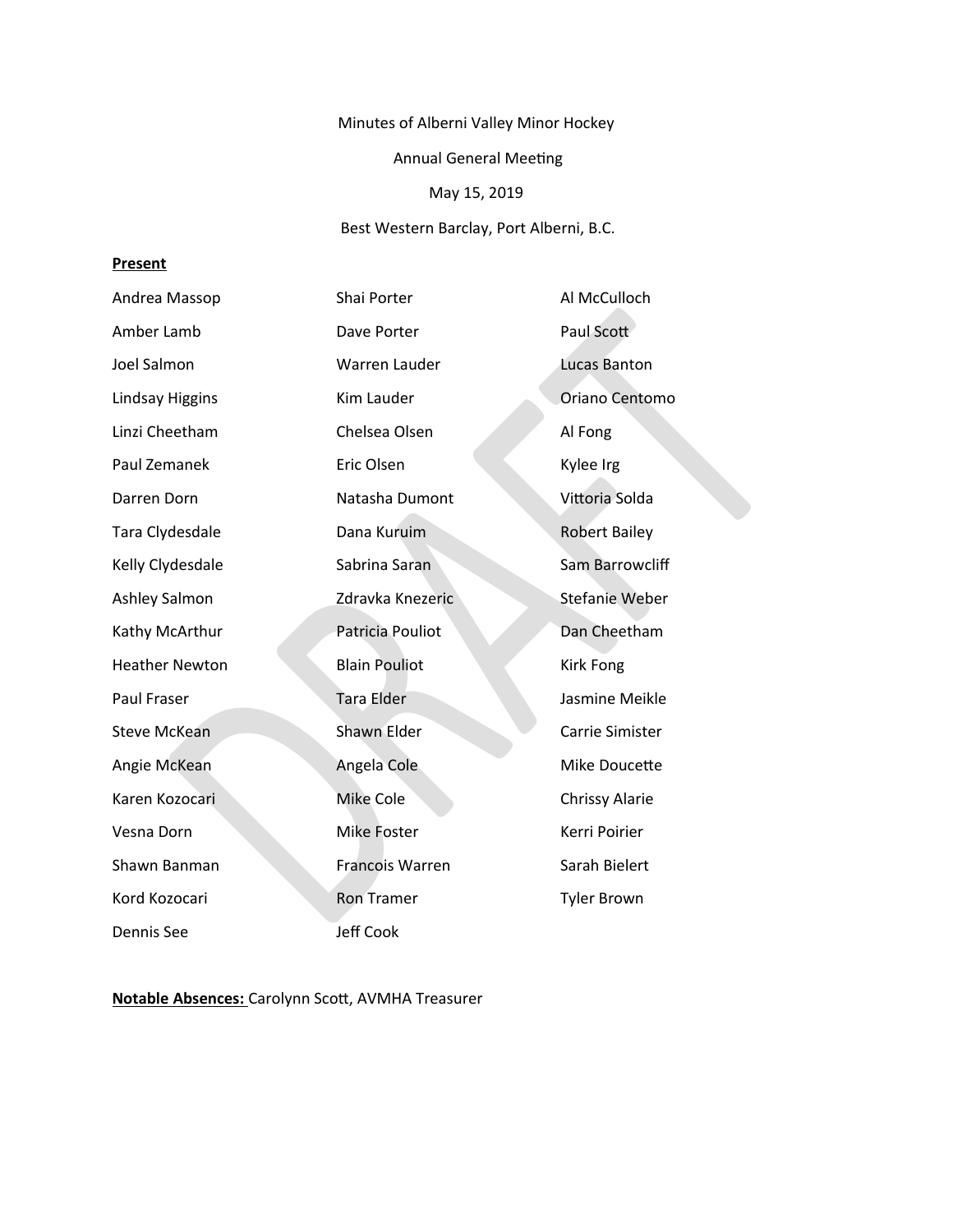# **Call to Order:** 7:18 pm by AVMHA President Al McCulloch

**Roll Call:** Total number of members in attendance: 59

Number of eligible votes in attendance: 53

### **Adoption of agenda**:

MOTION: M/S (Angela Cole/Kord Kozocari) to adopt the AVMHA AGM Agenda as presented.

**CARRIED** 

**Appointment of scrutineers:** (2 required) – Marilyn Gibson & Roxanne Leyland

### **Approval of minutes from 2018 Annual General Meeting:**

MOTION: M/S (Kathy McArthur/Dan Cheetham) to approve the minutes from the AVMHA 2018 AGM.

**CARRIED**

# **Executive Committee Reports:** President Al McCulloch – Long season. Last season for him. Changes coming to constitution. No questions from the floor. Vice President Kord Kozocari – No report. No questions from the floor. Treasurer Carolynn Scott – Not present but full financial report provided for members at time of registration for meeting. Question from the floor about loss of just over \$23,000. Sarah Bielert explains that it is related to the purchase of equipment and new jerseys in the 2018/19 season. Registrar Samantha Barrowcliff – Online registration for the start of the 2018/19 season had a lot of bumps but much was learned and recommendations were made for the 2019/20 season which have been implemented and things are running much smoother at this point. RosterBot was hoped to be the solution for the organization of teams but the app changed their platform and it did not work for the association anymore. The second half of the season was a lot of focus on working with managers and coaches on logistics. New language adopted related to players who wish to register for Rep teams after the start of tryout. New policy to be implemented for 2019/20 season. Thank you to all the volunteers throughout the entire season. Thank you to Al McCulloch for his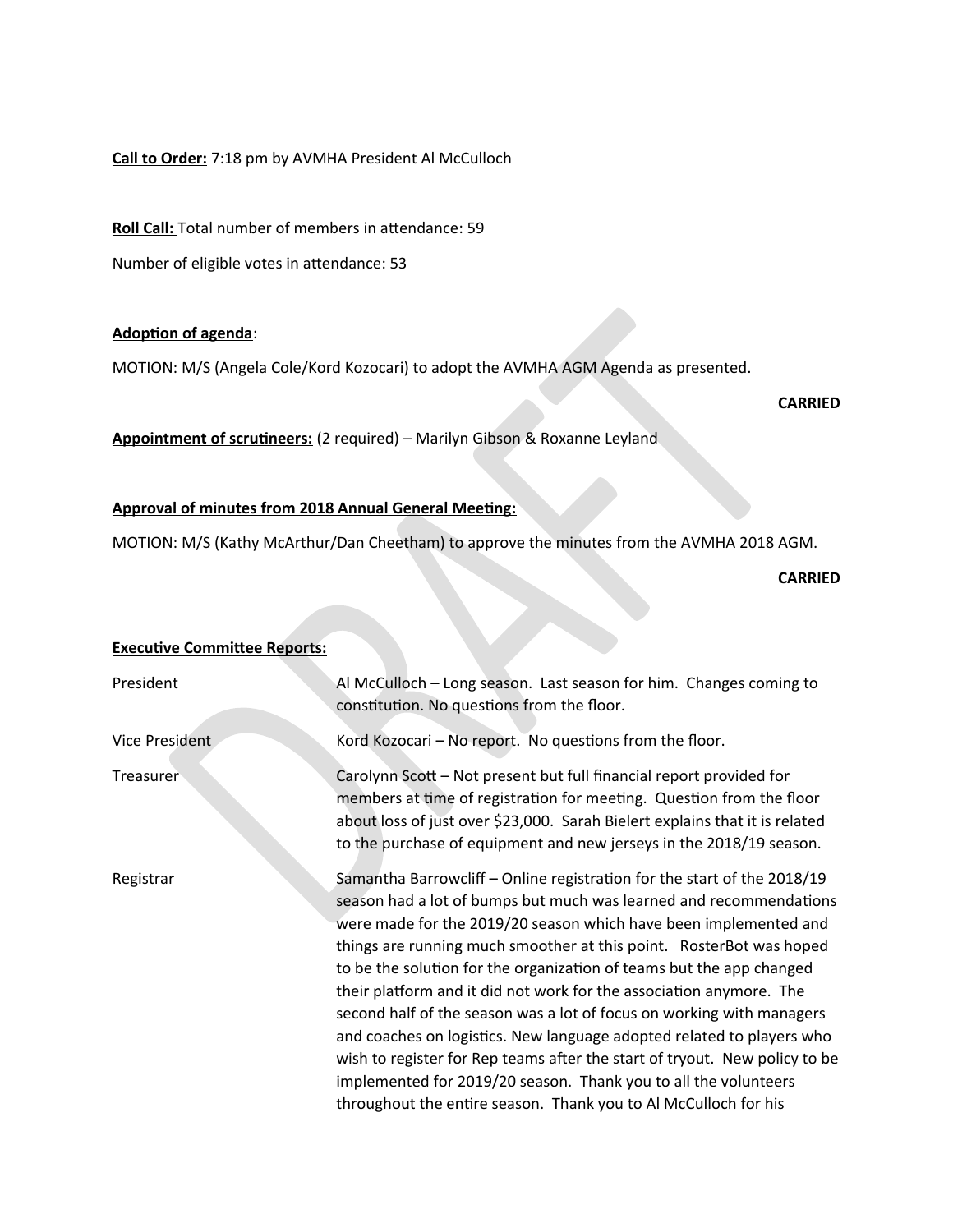support and best wishes in his "retirement" from the hockey world. No questions from the floor.

| Director at Large A | Dave Porter - No report given.   |
|---------------------|----------------------------------|
| Director at Large B | Amber Lamb – No report given.    |
| Secretary           | Andrea Massop - No report given. |

#### **Management Committee Reports:**

Competitive & Development Coordinator

Stefanie Weber – Sarah Bielert taking over being Tournament Coordinator. Thank you, Sarah. Rep Coordinator needed for upcoming season as Stefanie is resigning from all management committee positions she currently holds. May look at holding Midget provincials next season. Intention stated that AVMHA would like to host (during Spring Break). Rep teams went to electronic game sheets and expectations should be that all teams (including recreational) will go to electronic game sheets for the upcoming season. Association will need more iPads for this. Atom Development new program will be adopted in 2020/21 but association will likely phase in parts in the 2019/20 season. Competitive coach applications will be received until May 31, 2019. Everyone except Atom Development will start tryouts in late August. Bantams made it to provincials this past season. Midget tryout group for 2019/20 season is potentially large. Bantam numbers are very low, may need to go into recreational field to find players or combine with Oceanside if numbers do not increase. Kathy McArthur asks if it's possible to make two (2) Midget teams by moving up Bantam players. Stefanie explains that 35 players must be registered within the association to make two (2) teams. No questions from the floor.

#### **New Business:**

Special Committee for Constitutional Changes – report on proposed changes – Samantha Barrowcliff

Presentation of proposed changes.

Bylaw 3 change to 6/10 members for quorum Bylaw 4 change to number of voting members Bylaw 5 officers' duties and power requires executive members to attend meetings on a regular basis – missing three (3) consecutive meetings may lead to an investigation into whether the person should remain on the executive committee Bylaw 5 regarding President vacating position before term is ended. Bylaw 7 addition of Director at Large C, D & E to Executive Committee.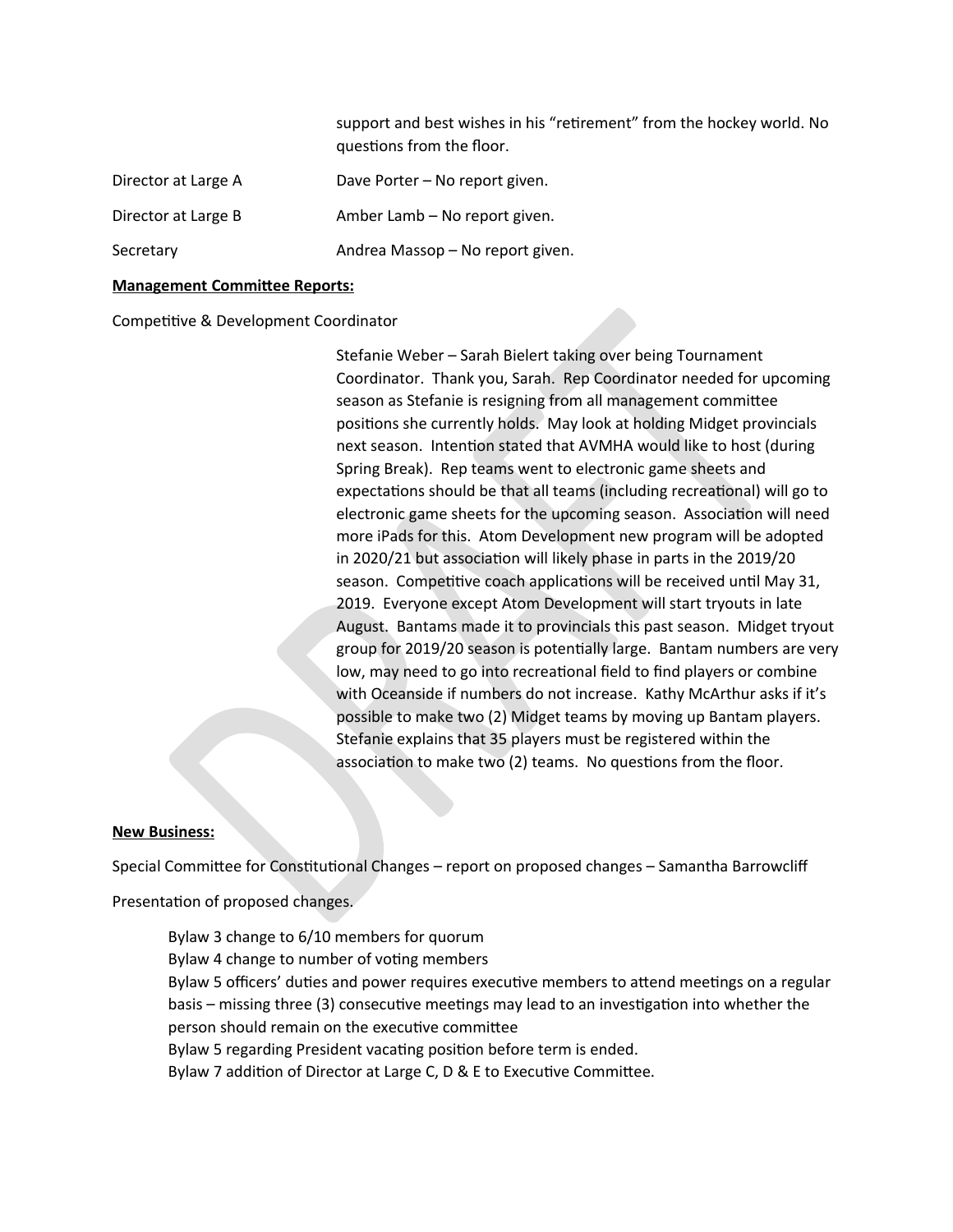MOTION: M/S (Vesna Dorn/Ashley Salmon) to approve all proposed by membership.

# **CARRIED**

Question about possibility of holding a special meeting before the 2020 AGM to bring the changes into effect sooner. This is possible and will be investigated at next meeting of Executive/Management Committee.

# **Election of New Executive Committee Members:**

**President Nominations from the floor** 

MOTION: M/S (Lindsay Higgins/Ashley Salmon) for Vesna Dorn. Vesna Dorn allows her name to stand.

MOTION: M/S (Angela Cole/Mike Cole) for Blain Pouliot. Blain Pouliot turns down the nomination

MOTION: M/S (Samatha Barrowcliff/Dave Porter) for Mike Doucette. Mike Doucette allows his name to stand.

MOTION: M/S (Dan Cheetham/Joel Salmon) for Dave Porter. Dave Porter turns down the nomination.

After election by membership, Mike Doucette is the new President of AVMHA.

# **Treasurer** Nominations from the floor

MOTION: M/S (Shawn Elder/Sarah Bielert) for Vesna Dorn. Vesna Dorn allows her name to stand.

MOTION: M/S (Mike Foster/Angela Cole) for Sarah Bielert. Sarah Bielert turns down nomination.

MOTION: M/S (Kord Kozocari/Karen Kozocari) for Tara Clydesdale. Tara Clydesdale turns down the nomination.

MOTION: M/S (Dave Porter/Kord Kozocari) for Kathy McArthur. Kathy McArthur turns down the nomination.

After election by membership, Vesna Dorn is the new Treasurer of AVMHA.

# **Registrar** Nominations from the floor

MOTION: M/S (Lindsay Higgins/Sarah Bielert) for Chrissy Alarie. Chrissy Alarie turns down the nomination.

MOTION: M/S (Jasmine Meikle/Amber Lamb) for Samantha Barrowcliff. Samantha Barrowcliff allows her name to stand.

MOTION: M/S (Karen Kozocari/Angela Cole) for Sabrina Saran. Sabrina Saran turns down the nomination.

MOTION: M/S (Darren Dorn/Kord Kozocari) for Eric Olsen. Eric Olsen turns down the nomination.